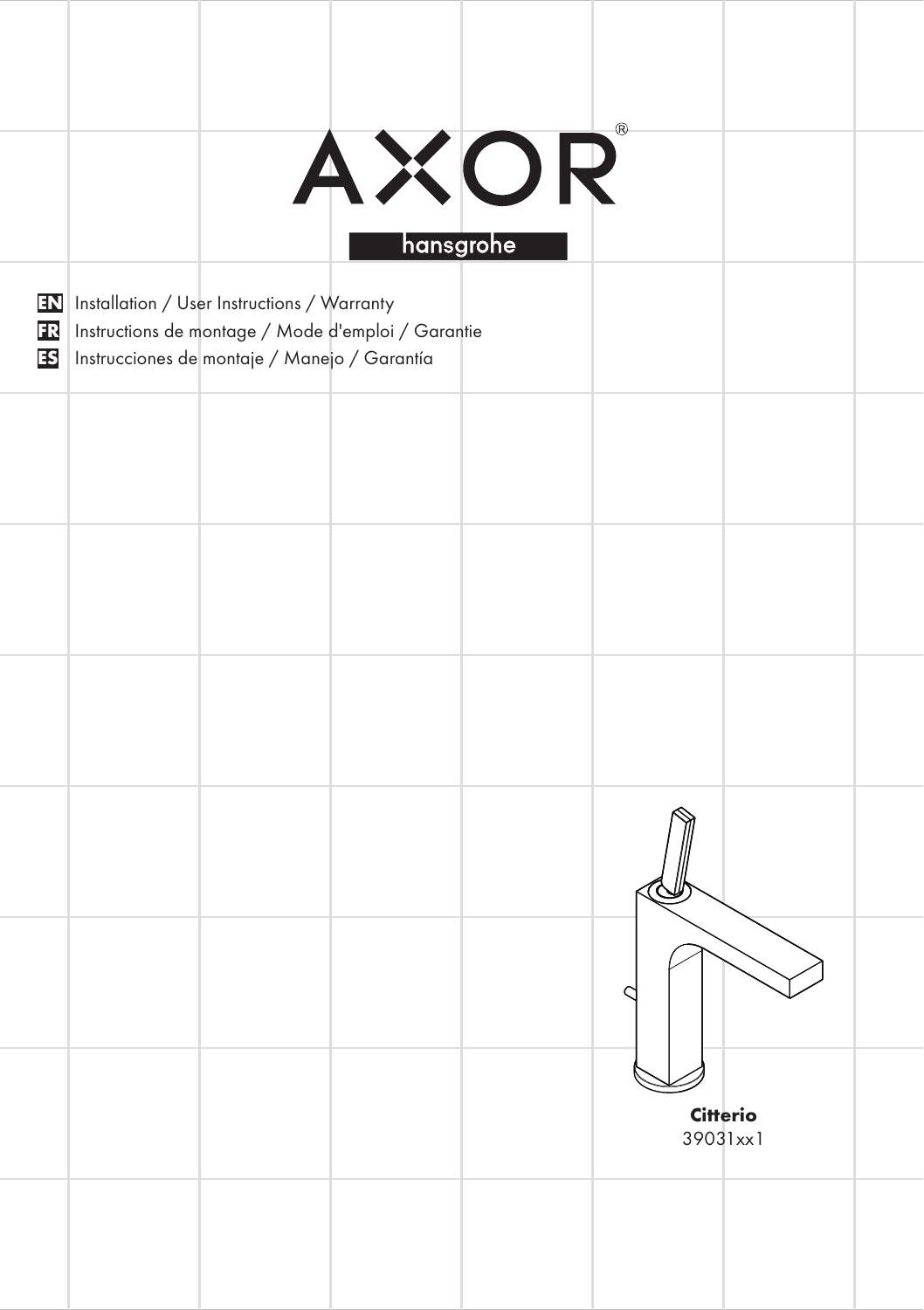



# Technical Information

| Recommended water pressure     | 15 - 75 PSI                    |
|--------------------------------|--------------------------------|
| Max. water pressure            | 145 PSI                        |
| Recommended hot water temp.    | $120^{\circ} - 140^{\circ}$ F* |
| Max. hot water temp            | $176°F*$                       |
| Flow rate                      | 1.5 GPM                        |
| Hole size in mounting surface  | 13/n''                         |
| Max. depth of mounting surface | 13/n''                         |

\*Please know and follow all applicable local plumbing codes when setting the temperature on the water heater.

# Installation Considerations

- For best results, Hansgrohe recommends that this unit be installed by a licensed, professional plumber. •
- Please read over these instructions thoroughly before beginning installation. Make sure that you have all tools and supplies needed to complete the installation. •
- Keep this booklet and the receipt (or other proof of date and place of purchase) for this product in a safe place. The receipt is required should it be necessary to request warranty parts. •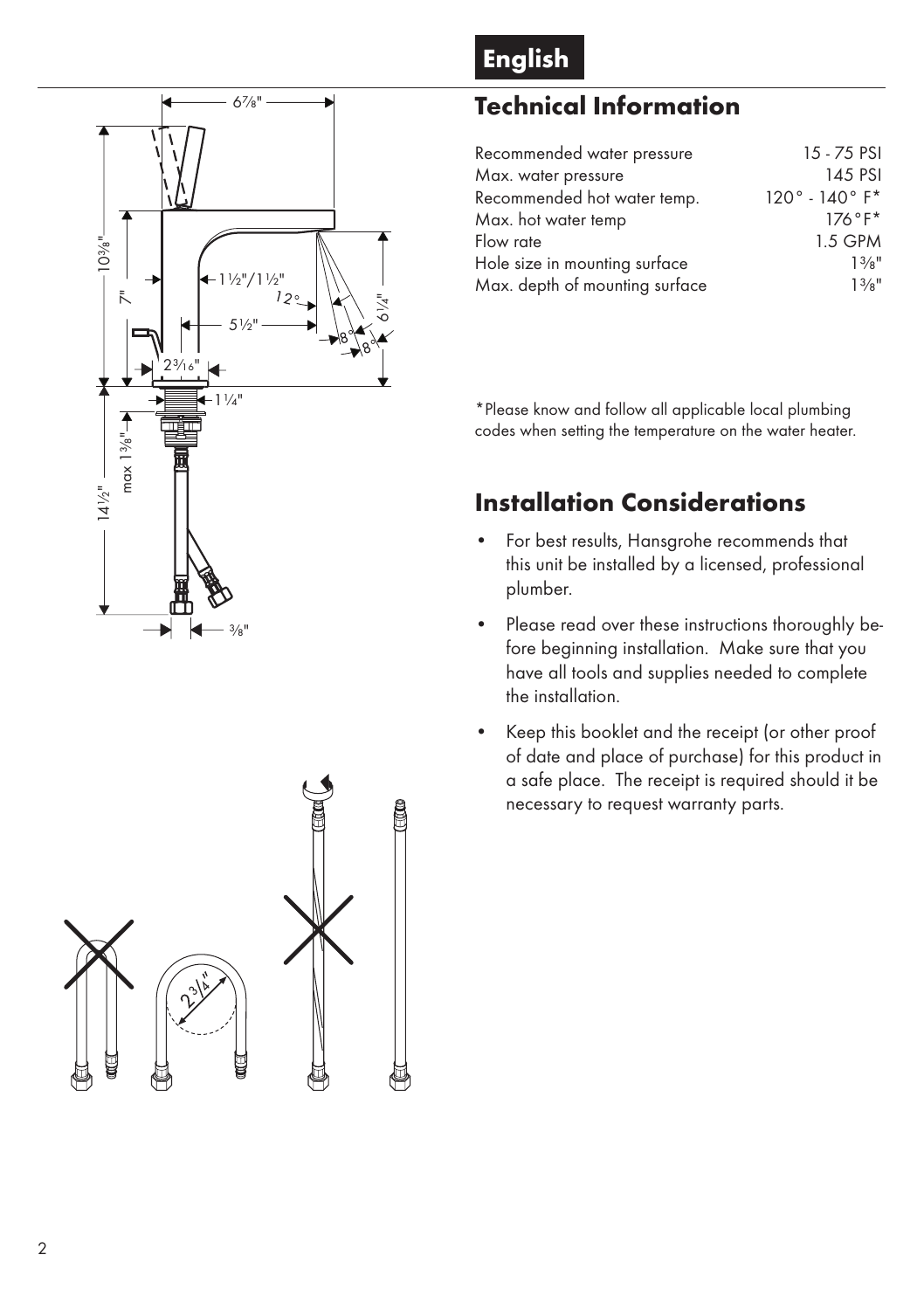### Français Español

### Données techniques

| Pression d'eau recommandée                   | 15 - 75 PSI                    |
|----------------------------------------------|--------------------------------|
| Pression d'eau maximum                       | 145 PSI                        |
| Température recommandée                      | $120^{\circ} - 140^{\circ}$ F* |
| d'eau chaude                                 |                                |
| Température maximum d'eau chaude             | $176°F*$                       |
| Capacité nominale                            | 1.5 GPM                        |
| Dimension du trou dans la surface de montage | $1\frac{3}{8}$ po              |
| Profondeur maximale de la surface            | $1\frac{3}{8}$ po              |
| de montage                                   |                                |

\* Vous devez connaître et respecter tous les codes de plomberie locaux applicables pour le réglage de la température du chauffe-eau. 

# À prendre en considération pour l'installation

- Pour de meilleurs résultats, Hansgrohe recommande que ce produit soit installé par un plombier professionnel licencié. •
- Veuillez lire attentivement ces instructions avant de procéder à l'installation. Assurez-vous de disposer de tous les outils et du matériel nécessaires pour l'installation. •
- Conservez ce livret et le reçu (ou une autre preuve sur laquelle figurent la date et l'endroit de l'achat) pour ce produit dans un endroit sûr. Le reçu est requis si vous commandez des pièces sous garantie. •

### Datos tecnicos

| Presión recomendada en servicio                 | 15 - 75 PSI |  |  |  |
|-------------------------------------------------|-------------|--|--|--|
| Presión en servicio max.                        | 145 PSI     |  |  |  |
| $120° - 140°$ F*<br>Temperatura recomendada del |             |  |  |  |
| agua caliente                                   |             |  |  |  |
| Temperatura del agua caliente max.<br>$176°F*$  |             |  |  |  |
| Caudal máximo                                   | 1.5 GPM     |  |  |  |
| Tamaño del orificio en la superficie de montaje |             |  |  |  |
| Profundidad máxima de la superficie de montaje  |             |  |  |  |

\*Debe conocer y cumplir todos los códigos locales aplicables para ajustar la temperatura del calentador de agua.

### Consideraciones para la instalación

- Para obtener mejores resultados, la instalación debe estar a cargo de un plomero profesional matriculado. •
- Antes de comenzar la instalación, lea estas instrucciones detenidamente. Asegúrese de tener las herramientas y los insumos necesarios para completar la instalación. •
- Mantenga este folleto y el recibo (u otro comprobante del lugar y fecha de compra) de este producto en lugar seguro. El recibo se requiere en caso de ser necesario solicitar piezas bajo garantía. •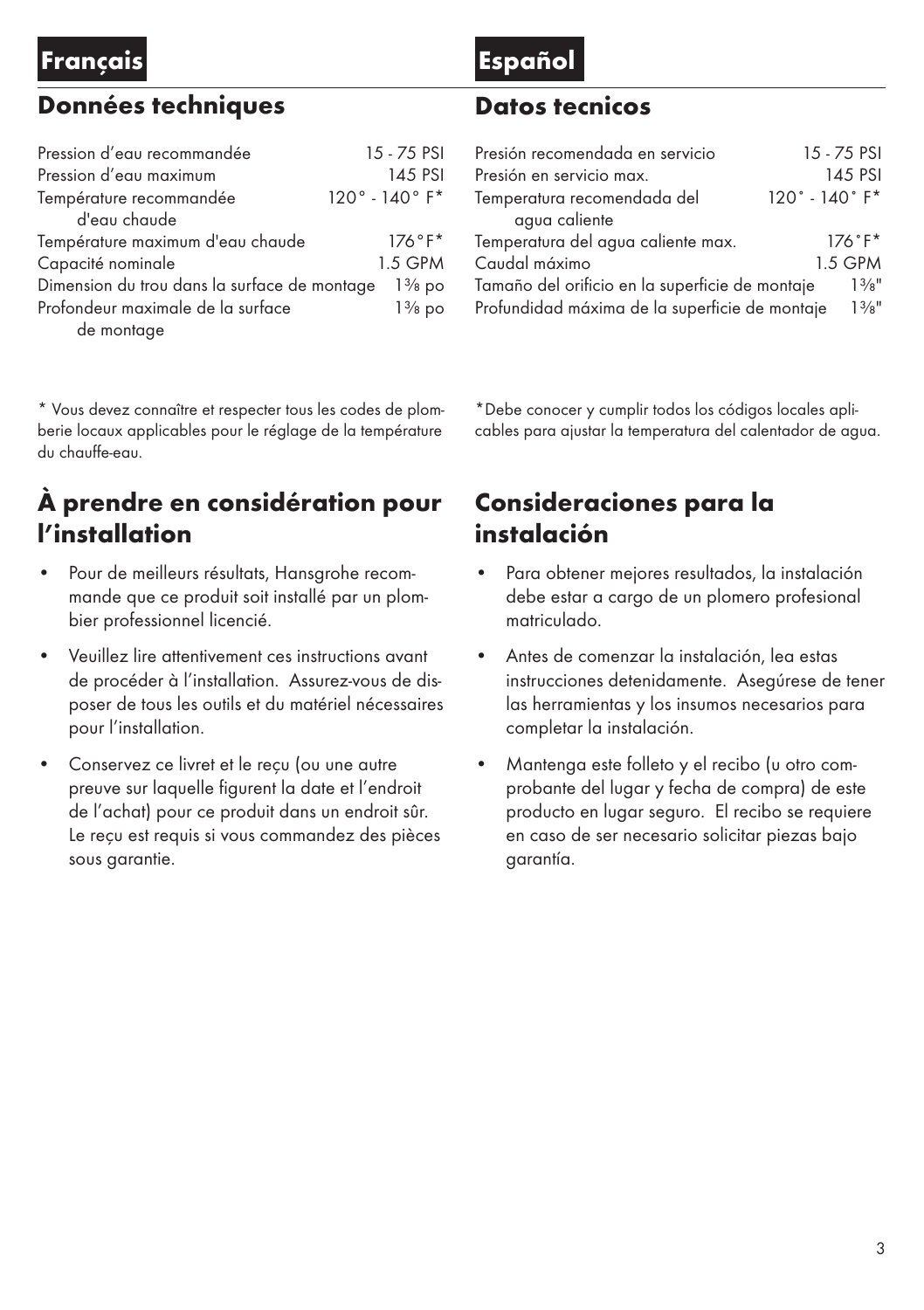

# English

## Installation

Install the drain pull rod.

Place the faucet, escutcheon, and sealing ring on the mounting surface.

Install the fiber washer, friction washer, and mounting nut.

Tighten the mounting nut by hand.



Tighten the tensioning screws.

Connect the hoses to the stops.



Do not allow the supply hoses to twist.



Twisted supply hoses may become loosened from the faucet, which may cause water damage.

Install the drain.

Turn on the water and check all connections for leaks.

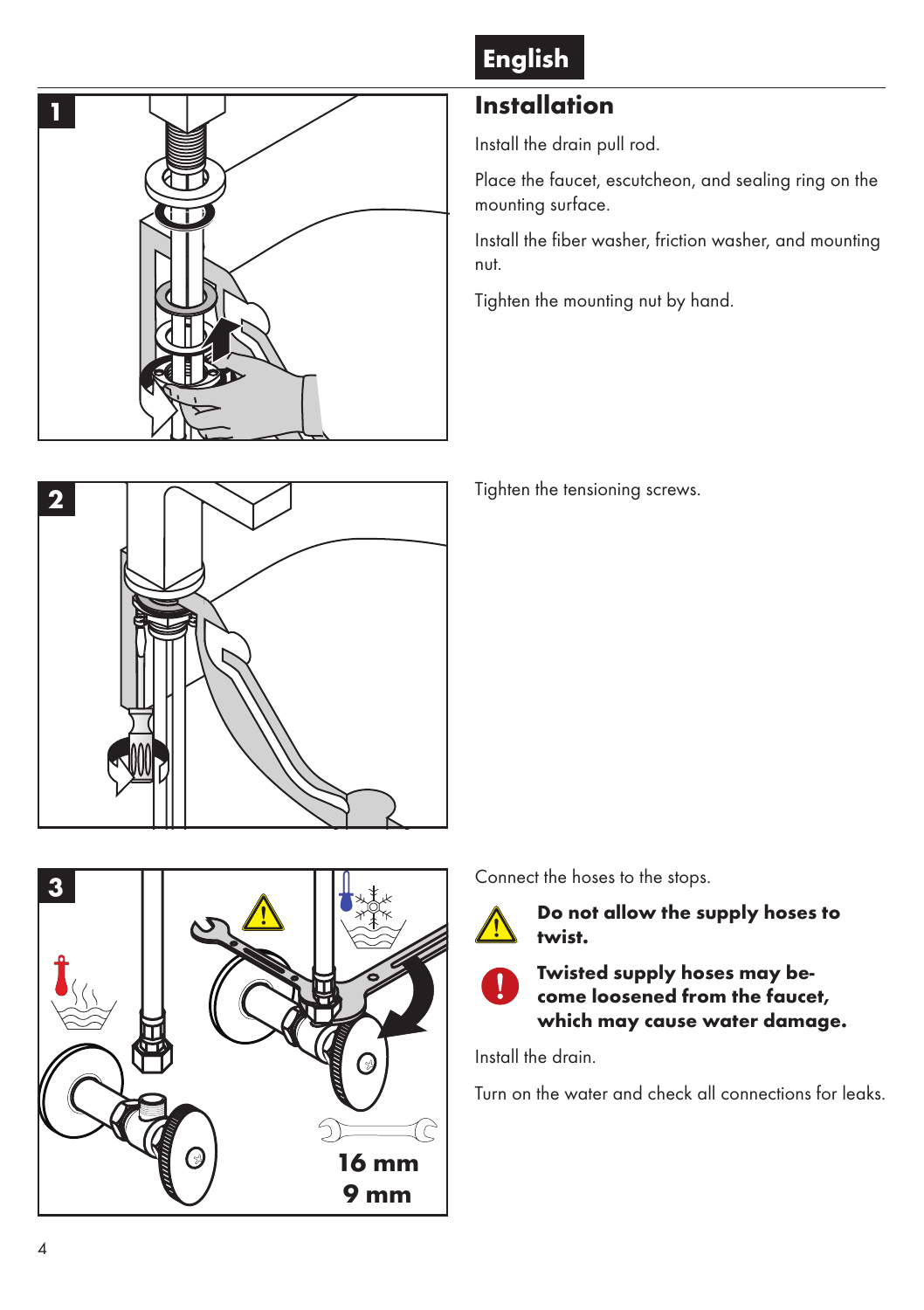#### Français Español Installation Installez la tige d'entraînement. Placez le robinet, la rosette, et l'anneau d'étanchéité sur la surface de montage. Installez la rondelle en fibre, la rondelle métallique et l'écrou de montage. Serrez l'écrou de montage à la main. Instalación Instale el tirador. Coloque el grifo y el aro de sellado sobre la superficie de montaje. Instale la arandela de fibra, la arandela metálica y la tuerca de montaje. Apriete la tuerca de montaje con la mano.

Serrez les vis de pression à l'aide d'un tournevis.

Apriete los tornillos tensores con un destornillador.

Connectez les tuyaux d'arrivée d'eau chaude et d'eau froide aux butées d'arrêt.



Utilisez deux clés, tel qu'illustré.



Assurez-vous que les tuyaux ne s'entortillent pas.

Installez l'obturateur à clapet.

Testez le robinet. Vérifiez l'étanchéité de tous les raccords.

Conecte las mangueras de suministro de agua caliente y fría a los topes.



Use las dos llaves fijas como se ilustra,



### No permita las mangueras se retuerzan.

Instale el drenaje.

Pruebe el grifo. Verifique todas las conexiones para detectar pérdidas.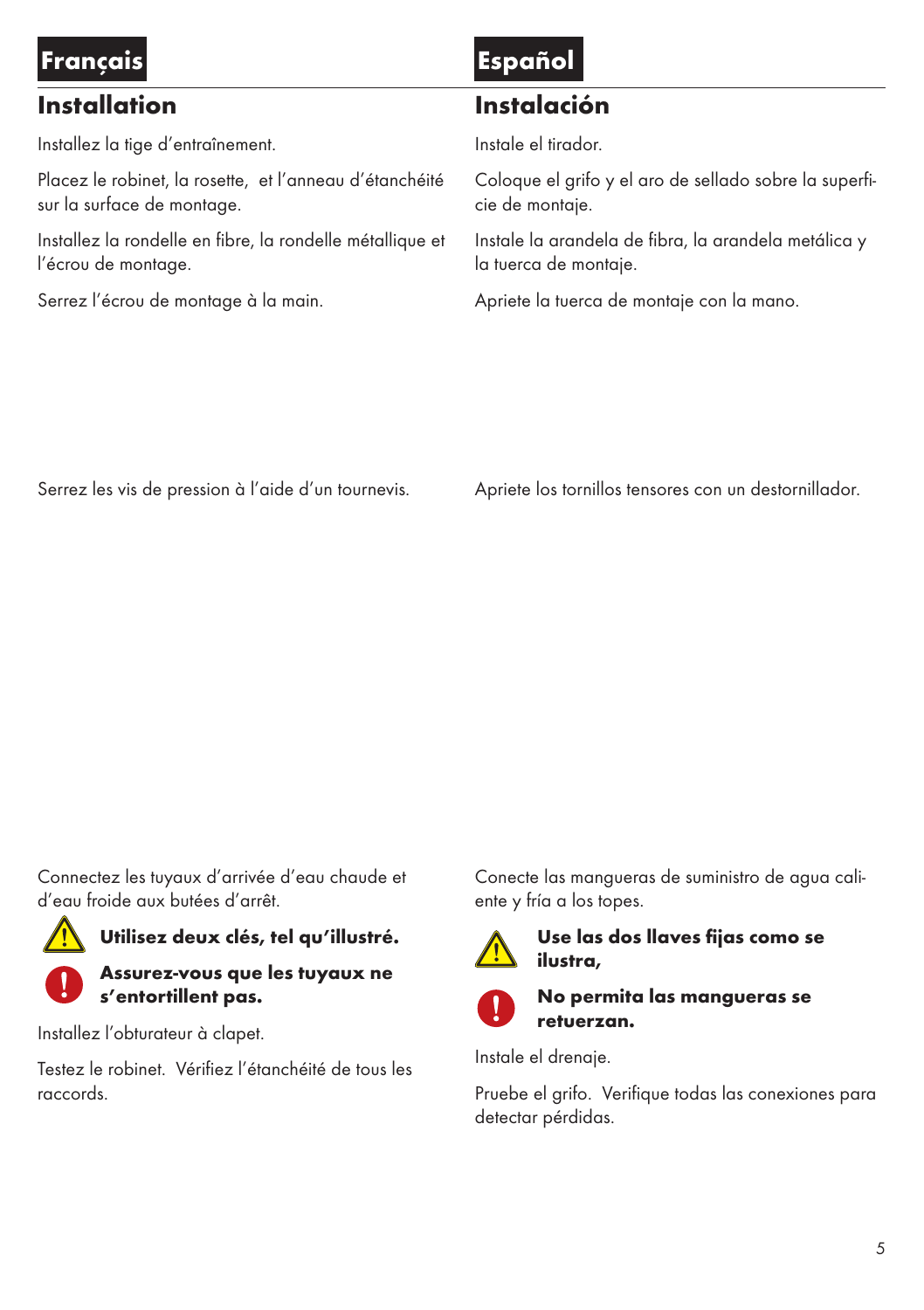

# English

# Install the pop-up drain

Remove the plunger.

Unscrew the flange from the tee.

Unscrew the tailpiece from the tee.

Wrap the tailpiece threads with Teflon tape. Install the tailpiece on the tee.

Install the sealing gasket on the flange.

Rest the flange in the sink outlet.

Install the mack gasket, friction ring and retainer nut on the flange.

Install the tee and tailpiece on the flange.

Tighten the retainer nut.

Place the plunger in the drain.

Install the ball rod so that the end goes through the loop in the bottom of the plunger.

Install and hand tighten the pivot ball nut.



Connect the swivel connector to the end of the ball rod.

Connect the swivel connector to the end of the pull rod.

Test the drain. Reposition the swivel connector if necessary.

Tighten the swivel connector screws.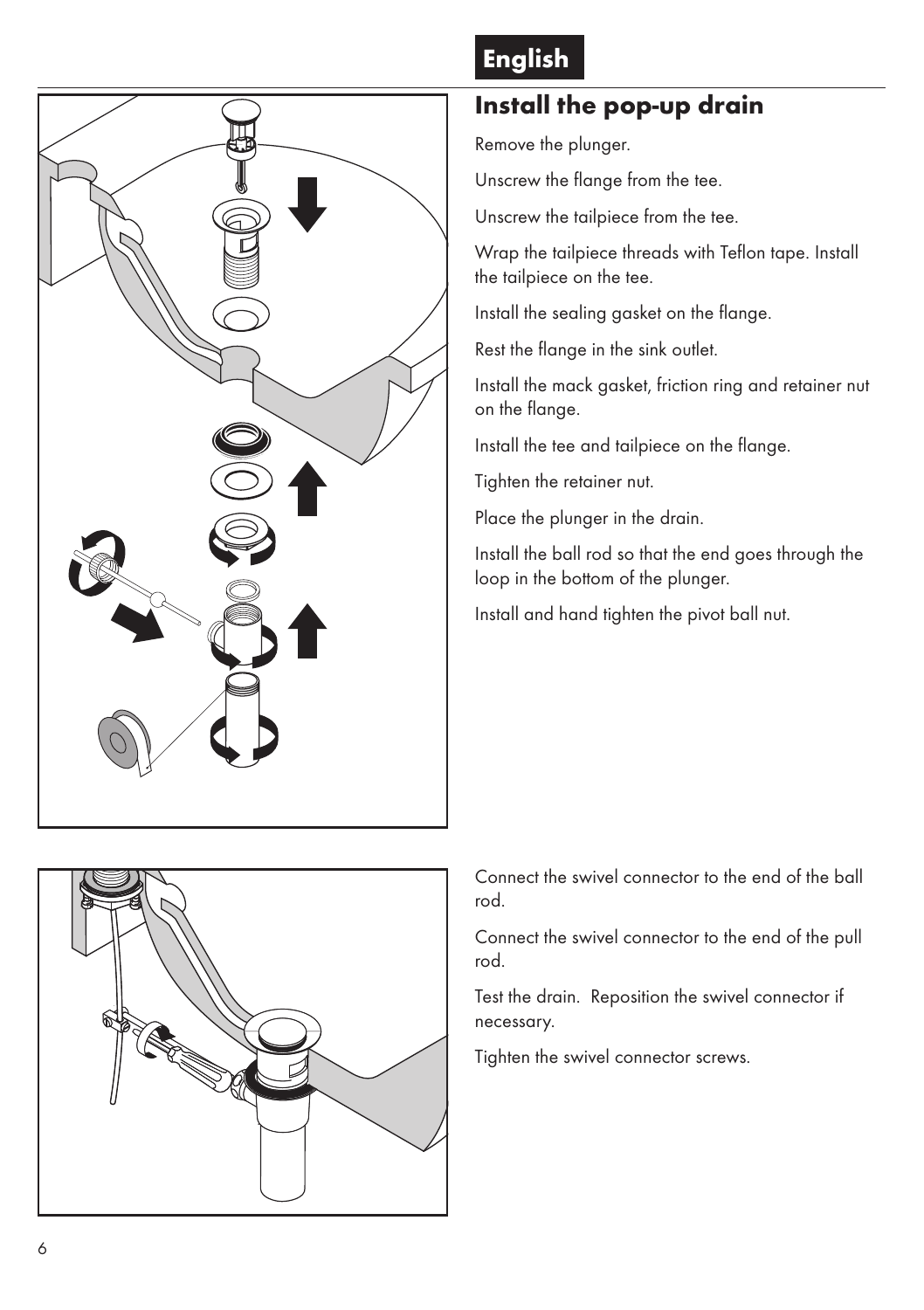### Français Español

## Installez l'obturateur à clapet

Retirez le plongeur.

Dévissez la collerette du raccord en T.

Dévissez la queue du raccord en T.

Enveloppez les filets de la queue avec du ruban de Téflon. Installez la queue sur le raccord en T.

Installez le joint d'étanchéité sur la collerette.

Déposez la collerette dans la sortie de l'évier.

Installez le joint mack, l'anneau de friction et l'écrou de retenue sur la collerette.

Installez le raccord en T et la queue sur la collerette.

Serrez l'écrou de retenue.

Mettez le plongeur dans l'obturateur.

Installez la tige à rotule de façon à ce que son extrémité passe au travers de la boucle au bas du plongeur.

Installez l'écrou de l'articulation à rotule et serrez-le à la main.

### Instale el tapón elevable

Retire el émbolo.

Desenrosque la brida del tubo en "T".

Desenrosque la alcachofa del tubo en "T".

Envuelva las roscas de la alcachofa con cinta de Teflon. Instale la alcachofa en el tubo en "T".

Instale la junta selladora en la brida.

Apoye la brida en la salida del fregadero.

Instale la junta mack, el aro de fricción y la tuerca de retención en la brida.

Instale el tubo en "T" y la alcachofa en la brida.

Apriete la tuerca de retención.

Coloque el émbolo en el drenaje.

Instale la varilla de bola de modo que el extremo pase por el bucle en la parte inferior del émbolo.

Instale y apriete a mano la tuerca de bola del pivote.

Connectez le raccord pivotant à l'extrémité de la tige à rotule.

Connectez le raccord pivotant à l'extrémité de la tirette.

Testez l'obturateur. Le cas échéant, modifiez la position du raccord pivotant.

Serrez les vis du raccord pivotant.

Conecte el conector giratorio al extremo de la varilla de bola.

Conecte el conector giratorio al extremo del tirador.

Pruebe el drenaje. Vuelva a posicionar el conector giratorio, de ser necesario.

Apriete los tornillos del conector giratorio.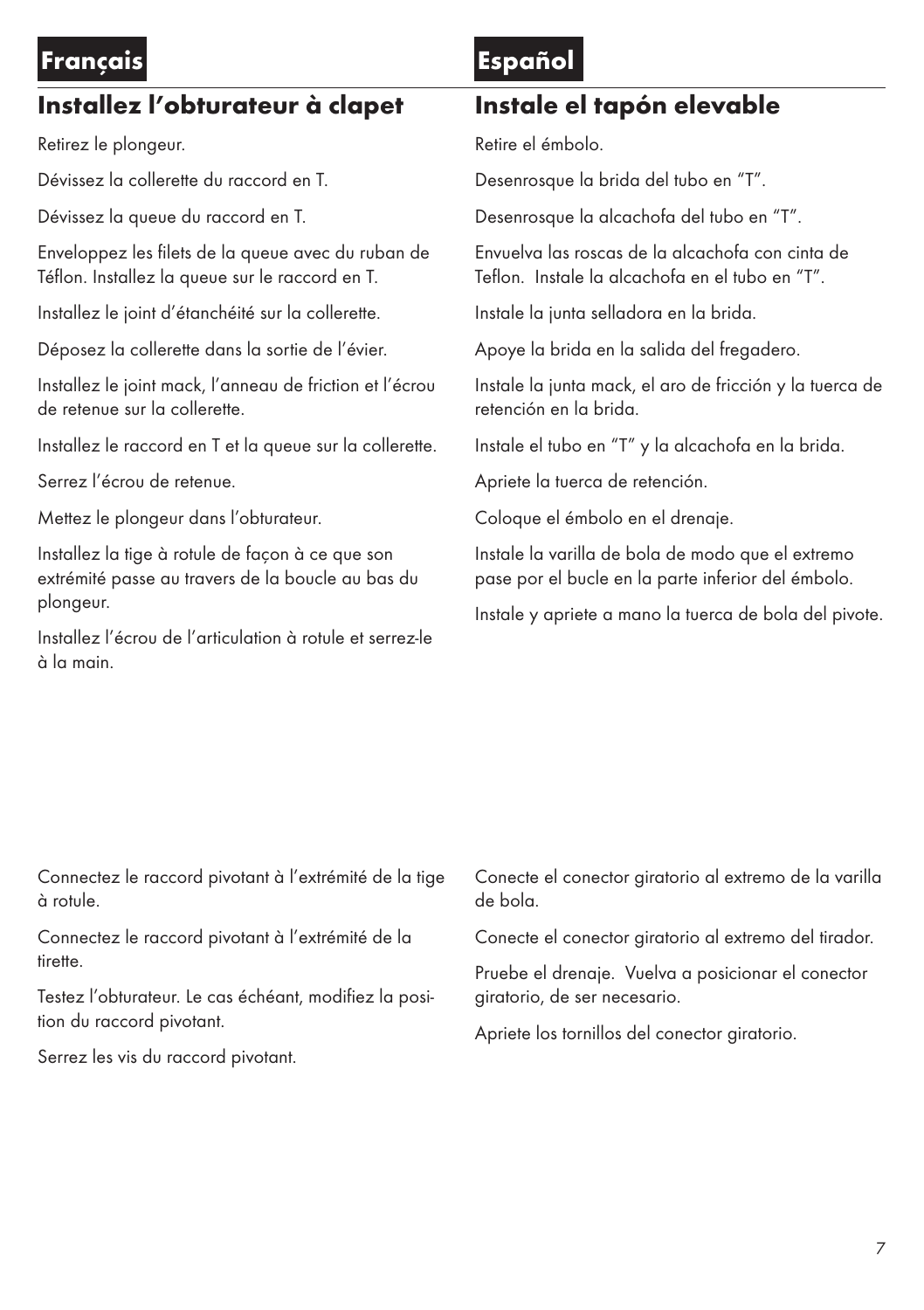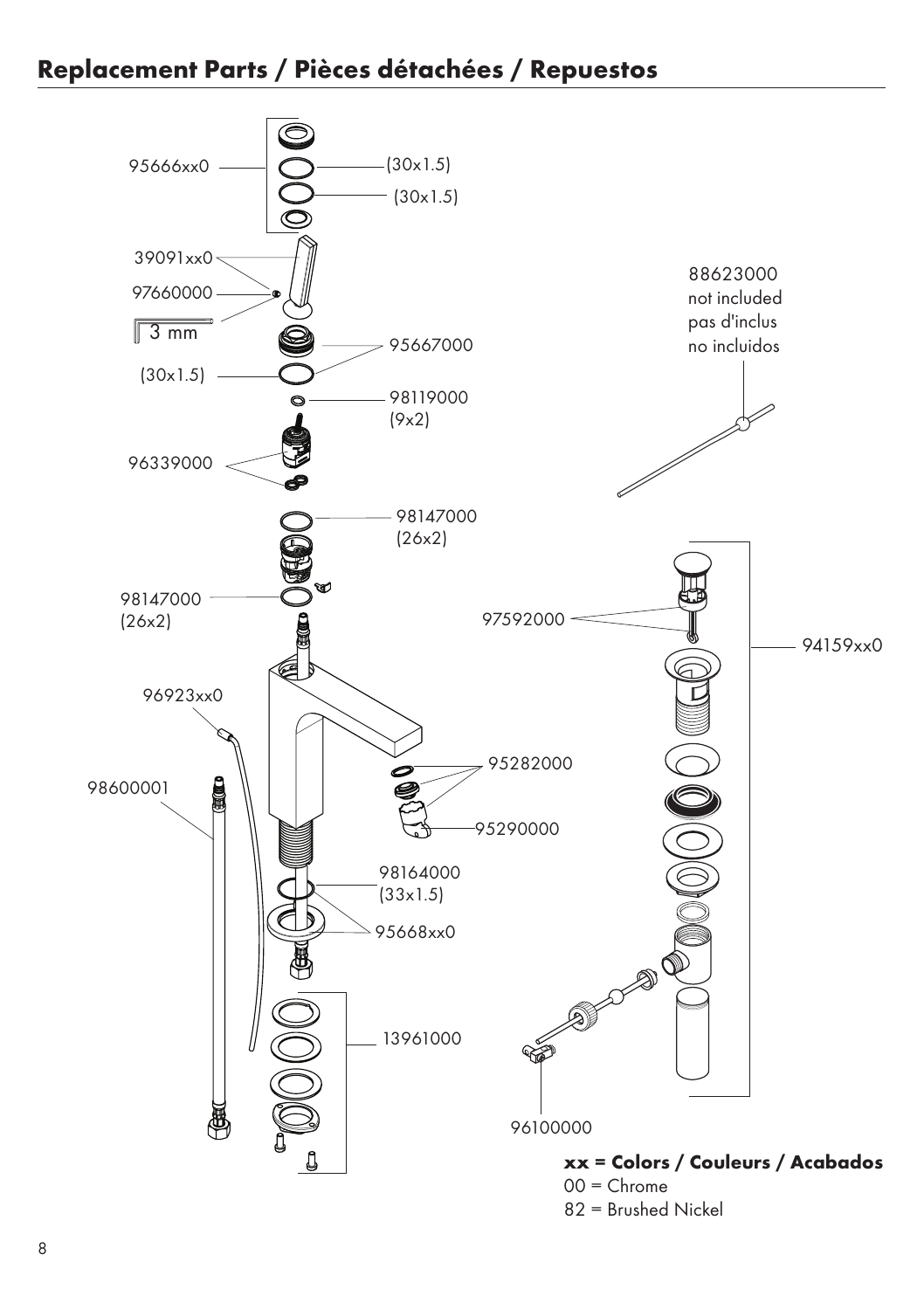





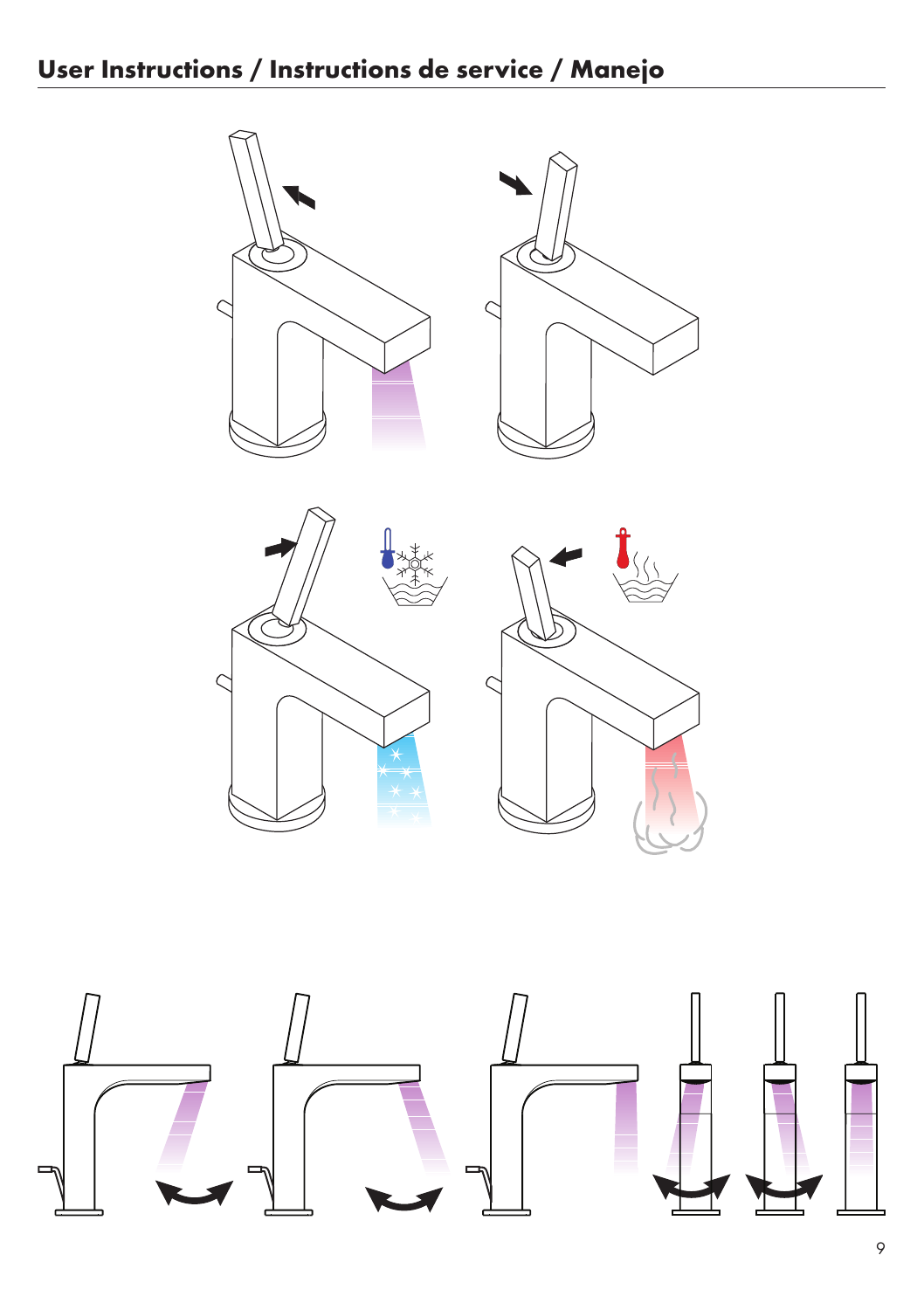# Cleaning / Nettoyage / Limpiar



If the flow of water diminishes over time, remove and clean the aerator.

Si le débit d'eau diminue au fil du temps, retirez le aerateur et nettoyez-le.

Si el caudal de agua disminuye con el tiempo, retire y limpie el aireador.

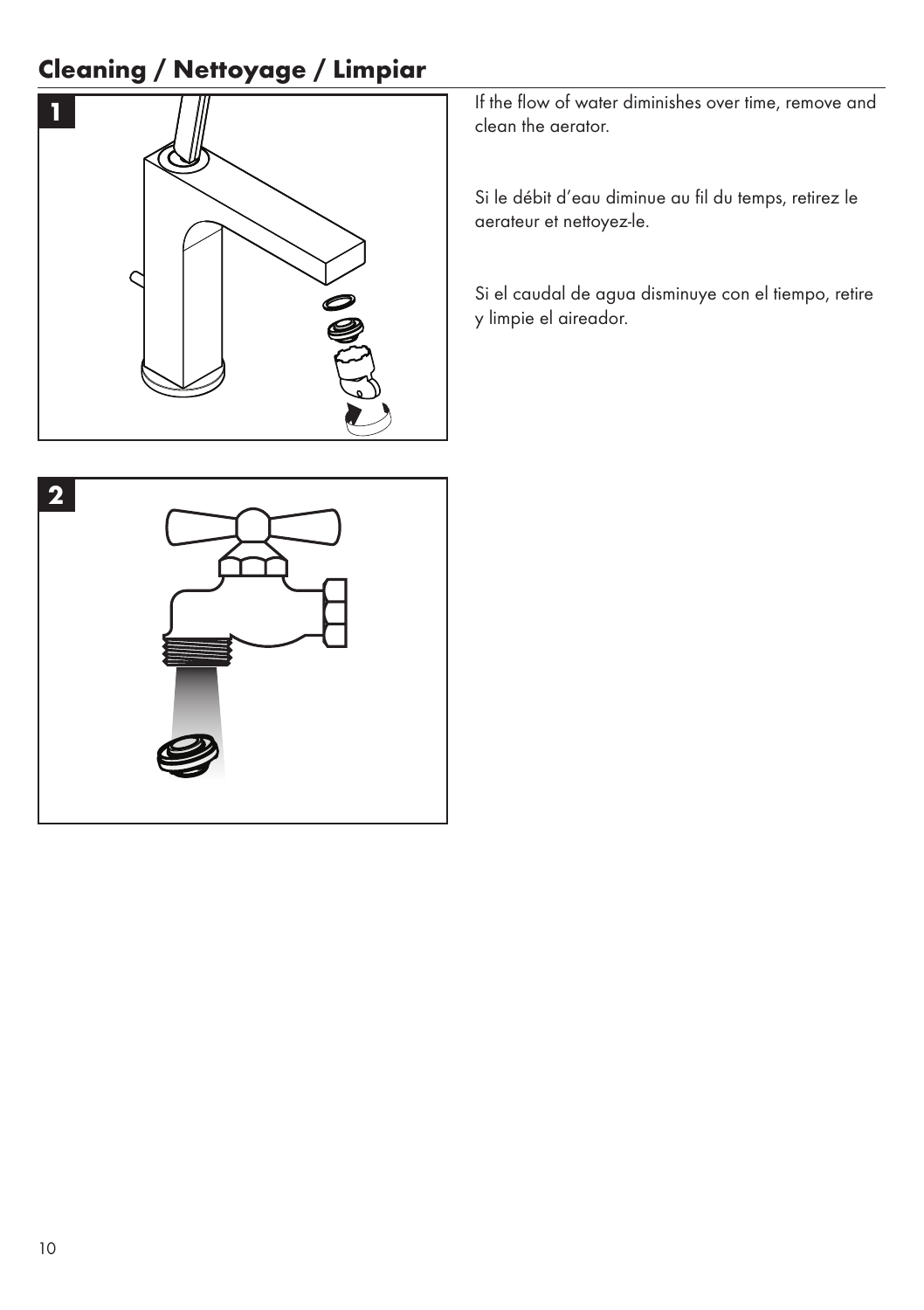### Cleaning Recommendation for Hansgrohe Products

Modern bathroom faucets, kitchen mixers and showers consist of very different materials to comply with the needs of the market with regard to design and functionality. To avoid damage, it is necessary to consider certain criteria when cleaning.

#### At the cleaning of the fittings and showers, in principle, it must be pointed out:

- Only use cleaning material which is explicitly intended for this type of application.
- • Never use cleaning materials, which contain hydrochloric acid, formic acid, chlorine pale lye or acetic acid, as they cause considerable damage.
- Phosphorus acidic cleaners are only conditionally applicable.
- • Do not mix cleaning agents, unless directed by the manufacturer.
- Never use cleaning materials or appliances with an abrasive effect, such as unsuitable cleaning powders, sponge pads or microfiber cloths.
- Always follow the instructions on the cleaning agent package with respect to specified cleaner dosage and contact time.
- The building up of calcifications has to be removed by cleaning regularly.
- • When using spray cleaners, spray first onto a soft cloth or sponge never directly onto the product, as drops could enter openings and gaps and cause damage.
- After cleaning, rinse thoroughly with clean water to remove any cleaner residue.
- The use of steam cleaners is not permitted. The high temperatures can damage the products.

#### Important

- • Residues of liquid soaps, shampoos and shower foams can also cause damage, so rinse with clean water after use.
- The damage of already damaged surfaces will deteriorate under the effect of the cleansers.
- Components with damaged surfaces must be replaced, otherwise there is a risk of injury.
- Damage caused by improper treatment is not covered by our warranty.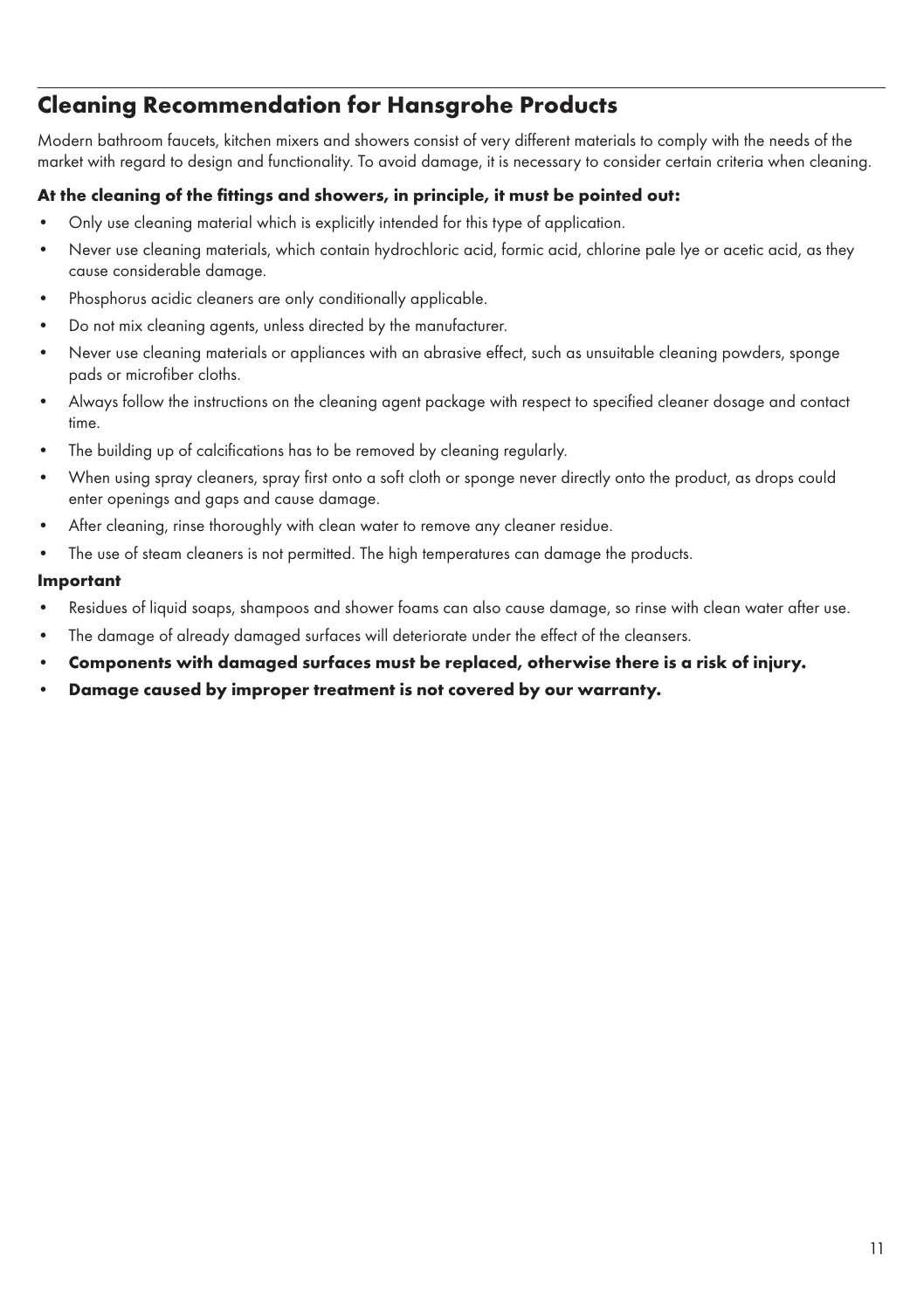### Conseil de nettoyage pour les produits Hansgrohe

De nos jours le sanitaire moderne, la robinetterie et les douchettes se composent de matériaux très différents pour satisfaire à la demande concernant le design et la fonctionnalité. Pour éviter les détériorations et les réclamations, aussi bien pour l'utilisation que pour le nettoyage prochain, certains critères seront à prendre en considération.

### A prendre en considération lors de l'entretien de la robinetterie et de douchettes:

- On doit seulement utiliser les produits de nettoyage qui sont formellement prévus pour ce domaine.
- • Aucun contact avec l'application de nettoyants contenant de l'acide chlorhydrique, de l'acide formique ou de l'acide acétique qui peuvent causer de considérables détériorations.
- Les nettoyants à base d'acide phosphorique, aussi, ne sont pas à utiliser sans réserves.
- • Le mélange de nettoyants en général n'est pas autorisé.
- • L'utilisation de produits de nettoyage récurants et des ustensiles comme des frottoirs, des éponges à récurer et des torchons microfibres est exclue.
- Les conseils d'entretien des producteurs de nettoyants sont à suivre obligatoirement.
- • Le nettoyage est à faire correspondre avec le dosage, le temps d'action, spécifique à l'objet et à la nécessité.
- • Le dépôt de calcaire est évité par un nettoyage régulier.
- Pour le nettoyage avec produit vaporisé liquide, en aucun cas sur la robinetterie, mais au contraire aspergé sur le chiffon (torchon, éponge) et effectuer comme cela le nettoyage, car les aérosols peuvent pénétrer dans les ouvertures et fentes de la robinetterie et peuvent provoquer des détériorations.
- Après le nettoyage rincez avec suffisamment d'eau claire pour éliminer les restes de produits attachés.
- • L'utilisation d'appareil de nettoyage à vapeur n'est pas autorisée, car les températures importantes peuvent détériorer les produits.

#### Indications importantes

- Les produits pour le corps comme les savons liquides, les shampooings ou les gels de douche peuvent causer des détériorations.
- Ici aussi on doit: Après l'utilisation rincer soigneusement les restes avec de l'eau.

#### Conseil de nettoyage

- Les deteriorations imputables à un mauvais entretien ne peuvent être pris en considération par notre garantie.
- Par l'action d'un nettoyant sur les revêtements déjà endommagé il se produit une aggravation des dégâts.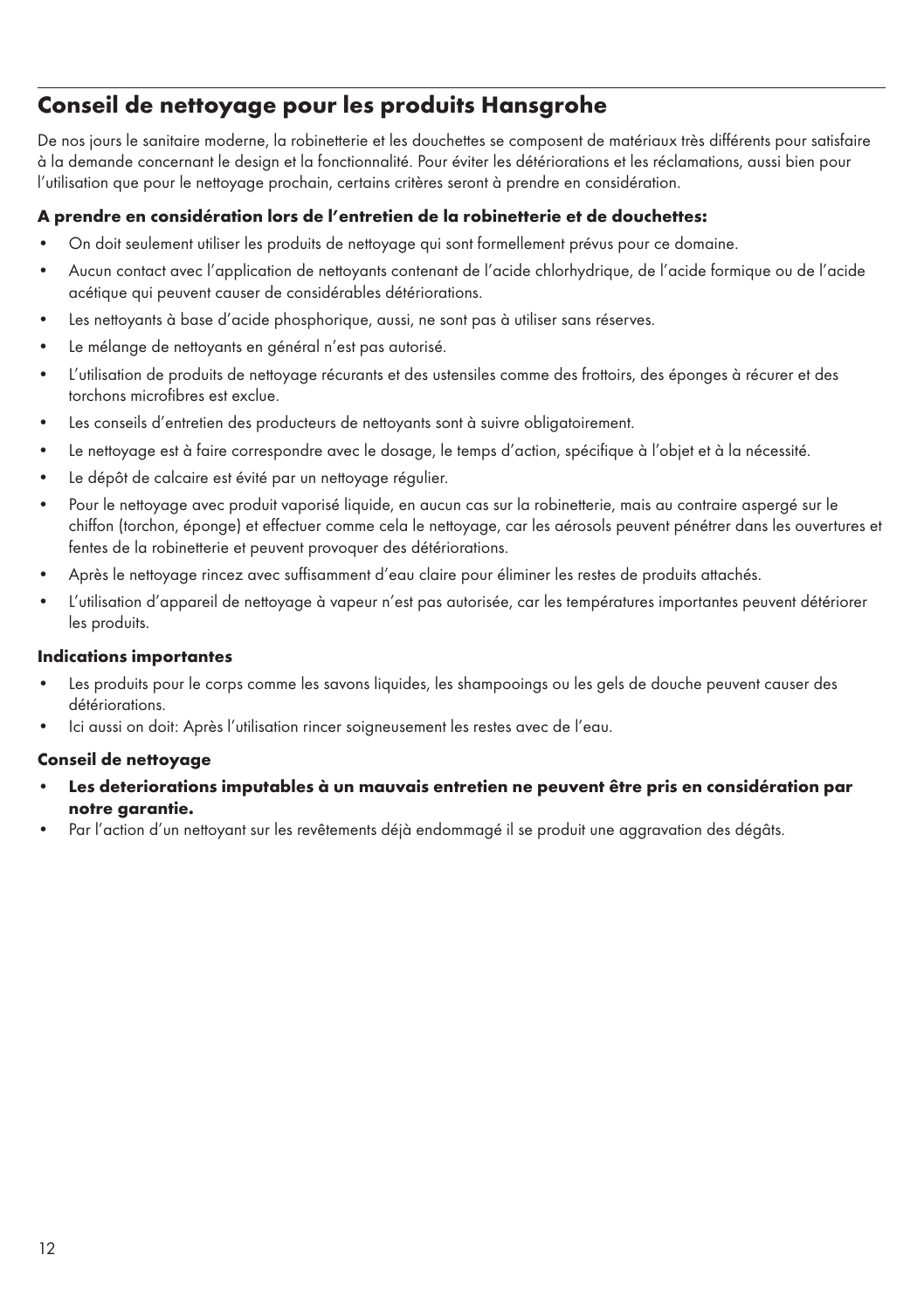### Recomendación de limpieza para los productos de Hansgrohe

Hoy en día, las griferías de baño y de cocina así como duchas modernas se componen de materiales muy distintos para satisfacer las exigencias del mercado respecto al diseño y la funcionalidad. Para evitar daños y reclamaciones hay que tener en cuenta ciertos aspectos tanto en el uso como en su limpieza.

#### Para el cuidado de las griferías y las duchas en principio hay que seguir lo siguiente:

- • Usar sólo detergentes previstos específicamente para este campo de aplicación.
- • No aplicar detergentes que contengan ácido clorhídrico, fórmico o acético porque pueden causar daños importantes.
- Detergentes que contienen ácido fosfórico tampoco pueden ser aplicados ilimitadamente. Por regla general no se deben mezclar detergentes.
- Tampoco se deben utilizar utensilios abrasivos, como son polvos abrasivos, esponjas o paños de microfibra.
- Se tienen que seguir siempre las sugerencias de empleo de los fabricantes de los detergentes.
- • La limpieza tiene que ser realizada según la dosificación y el tiempo de actuación, en función del objeto y ajustada a las necesidades específicas del mismo.
- • Gracias a una limpieza periódica se pueden evitar los depósitos de cal.
- No conviene rociar el detergente en ningún caso sobre la grifería sino sobre los textiles y ejecutar la limpieza así, porque el líquido puede entrar en aperturas o hendiduras de la grifería y causar daños.
- • Después de la limpieza hay que aclarar con suficiente agua para eliminar completamente el resto de detergente.
- • La utilización de limpiadores a vapor no está permitida, las altas temperaturas pueden dañar los productos.

#### Indicaciones importantes

- • Los residuos de productos de aseo como jabón líquido, champús y gel de ducha pueden dañar también los materiales.
- Por lo que también se deberá prestar atención a lo siguiente: aclarar con abundante agua después del uso.
- Con materiales ya dañados la acción de detergents incrementará el desgaste de estos.
- Los componentes con superficies dañadas deberán cambiarse, en otro caso se corre el peligro de lesionarse.
- Los daños que resulten de un uso inadecuado no están incluidos en nuestra garantía.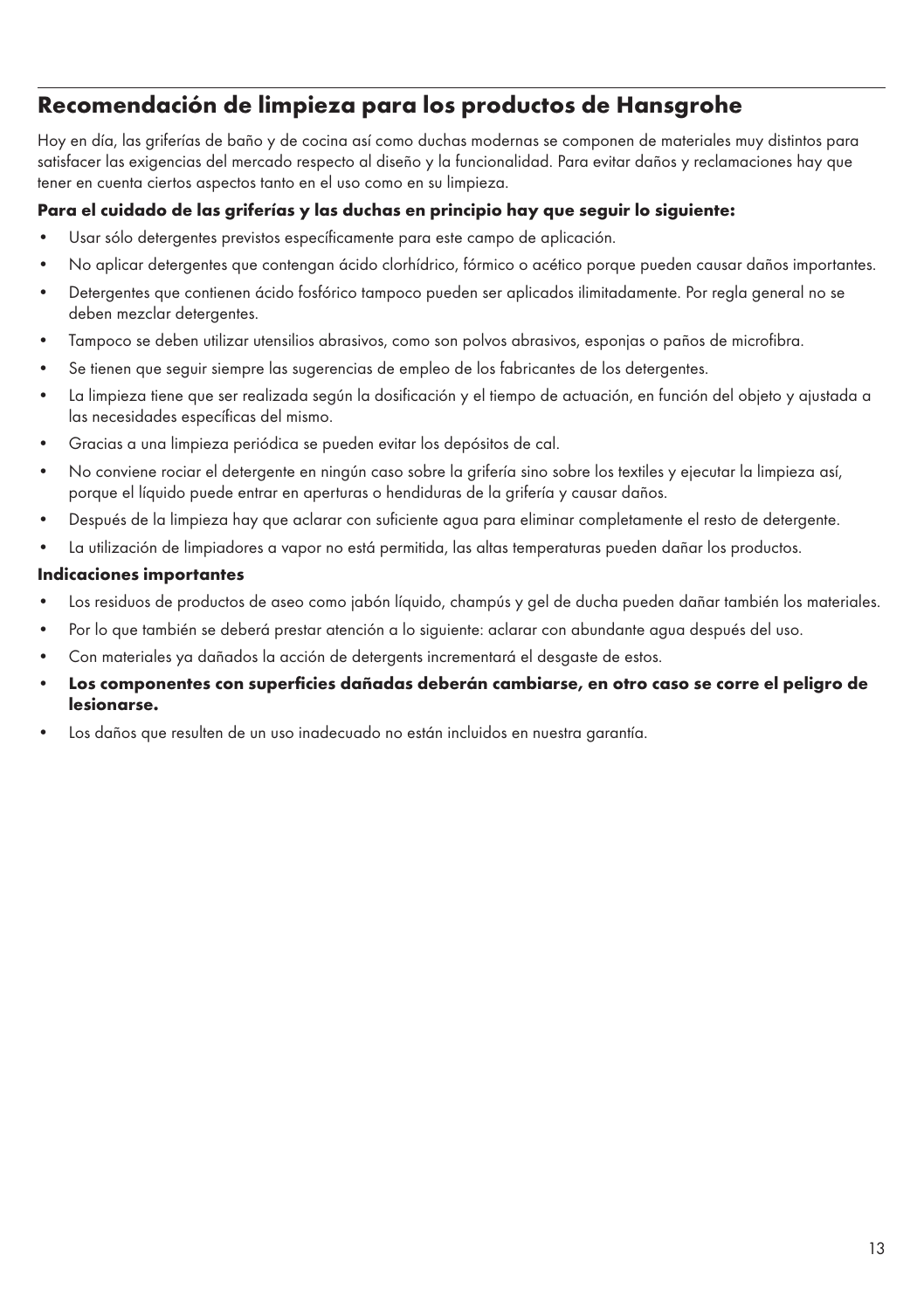## Limited Consumer Warranty

This product has been manufactured and tested to the highest quality standards by Hansgrohe, Inc. ("Hansgrohe"). This warranty is limited to Hansgrohe products that are purchased by a consumer in the United States or Canada after March 1, 1996, and installed in either in the United States or in Canada.

#### WHO IS COVERED BY THE WARRANTY

This warranty extends to the original purchaser only. This warranty is non-transferable.

#### WHAT IS COVERED BY THE WARRANTY

The warranty covers only your Hansgrohe manufactured product. Hansgrohe warrants this product against defects in material or workmanship as follows:

Hansgrohe will replace at no charge for parts only or, at its option, replace any product or part of the product that proves defective because of improper workmanship and/or material, under normal installation, use, service and maintenance. If Hansgrohe is unable to provide a replacement and repair is not practical or cannot be made in timely fashion, Hansgrohe may elect to refund the purchase price in exchange for the return of the product.

#### LENGTH OF WARRANTY

Replacement or repaired parts of products will be covered for the term of this warranty, as stated in the following two sentences. If you are a consumer who purchased the product for use primarily for personal, family or household purposes, this warranty extends for as long as you own the product and the home in which the product is originally installed. If you purchased the product for use primarily for any other purpose, including, without limitation, a commercial purpose, this warranty extends only (i) for 1 year, with respect to Hansgrohe & Commercial products, and (ii) for 5 years, with respect to Axor products.

#### THIS WARRANTY DOES NOT COVER, AND HANSGROHE WILL NOT PAY FOR:

A. Conditions, malfunctions or damage not resulting from defects in material or workmanship.

B. Conditions, malfunctions or damage resulting from (1) normal wear and tear, improper installation, improper maintenance, misuse, abuse, negligence, accident or alteration; (2) the use of abrasive or caustic cleaning agents or "norinse" cleaning products, or the use of the product in any manner contrary to the product instructions; or (3) conditions in the home such as excessive water pressure or corrosion.

C.Labor and other expenses for disconnection, deinstallation, or return of the product for warranty service (including but not limited to proper packaging and shipping costs), or for installation or reinstallation of the product.

D. Accessories, connected materials and products, or related products not manufactured by Hansgrohe.

E. Any Hansgrohe or Axor product sold for display purposes.

F. Rubbed Bronze finish is subject to a 3-year limited warranty. Chrome and all PVD finishes are covered by the limited lifetime warranty.

G. Hansgrohe Water Filtration System is subject to a 1-year limited warranty. Warranty does not include replacement filters

#### TO OBTAIN WARRANTY PARTS OR INFORMATION

Contact your Hansgrohe retailer, or contact Technical Service at:

Hansgrohe, Inc. 1492 Bluegrass Lakes Parkway Alpharetta, GA 30004 Toll-free 800-334-0455

In requesting warranty service, you will need to provide:

- 1. The sales receipt or other evidence of the date and place of purchase.
- 2. A description of the problem.
- 3. Delivery of the product or the defective part, postage prepaid and carefully packed and insured, to:

Hansgrohe, Inc. 1492 Bluegrass Lakes Parkway Alpharetta, GA 30004 Toll-free 800-334-0455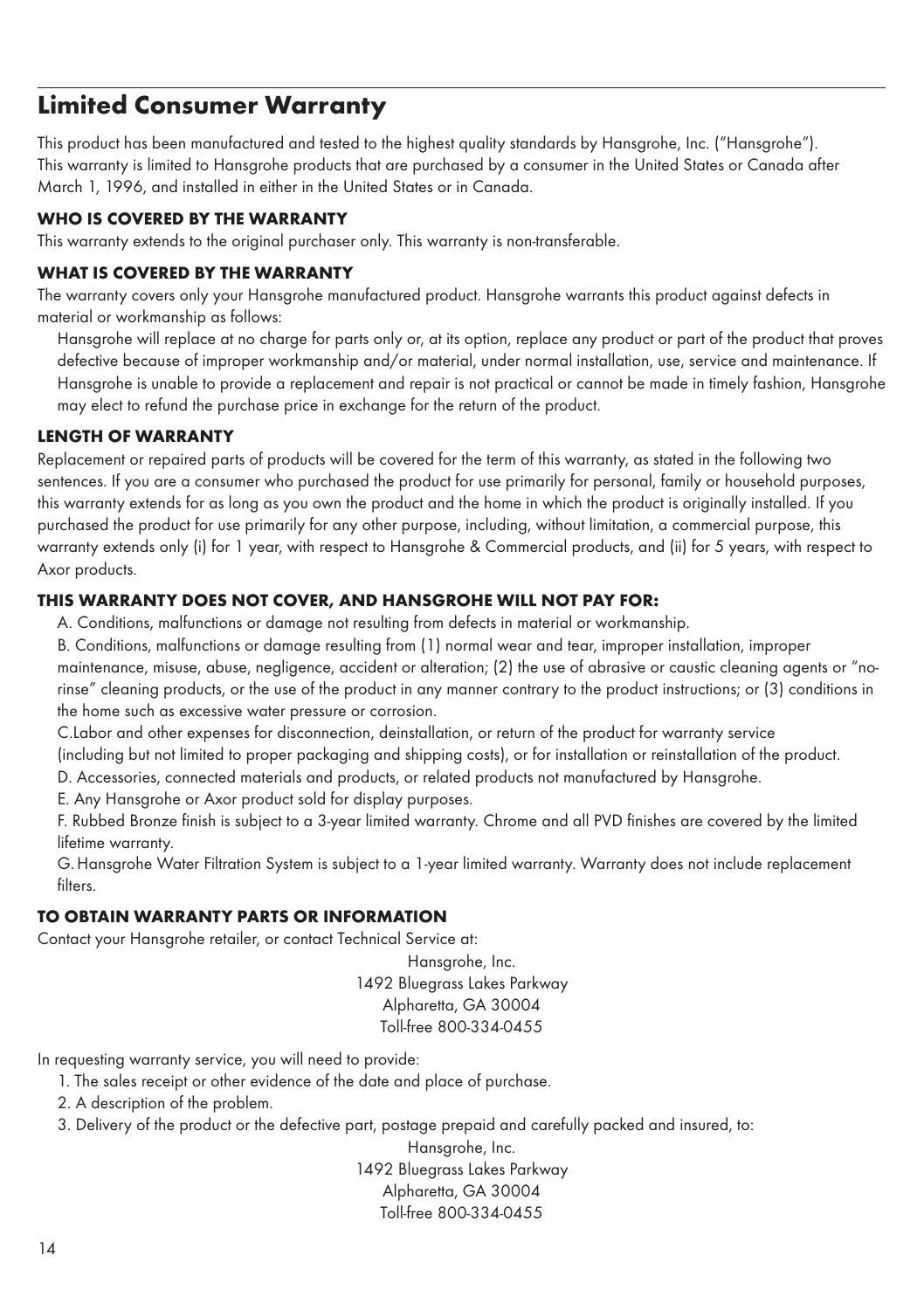When warranty service is completed, any repaired or replacement product or part will be returned to you postage prepaid.

#### EXCLUSIONS AND LIMITATIONS

REPAIR OR REPLACEMENT (OR, IN LIMITED CIRCUMSTANCES, REFUND OF THE PURCHASE PRICE) AS PROVIDED UNDER THIS WARRANTY IS THE EXCLUSIVE REMEDY OF THE PURCHASER. HANSGROHE NEITHER ASSUMES NOR AUTHORIZES ANY PERSON TO CREATE FOR IT ANY OTHER OBLIGATION OR LIABILITY IN CONNECTION WITH THIS PRODUCT. HANSGROHE SHALL NOT BE LIABLE TO PURCHASER OR ANY OTHER PERSON FOR ANY INCIDENTAL, SPECIAL OR CONSEQUENTIAL DAMAGES, ARISING OUT OF BREACH OF THIS WARRANTY OR ANY IMPLIED WARRANTY (INCLUDING BUT NOT LIMITED TO ANY IMPLIED WARRANTY OF MERCHANTABILITY).

Some States do not allow the exclusion or limitation of incidental or consequential damages, so the above limitation or exclusion may not apply to you. This warranty gives you specific legal rights, and you may also have other rights that vary from state to state.

#### TO THE EXTENT PERMITTED BY LAW, ANY IMPLIED WARRANTIES OF MERCHANTABILITY AND FITNESS FOR A PARTICULAR PURPOSE, ARE LIMITED TO THE DURATION OF THE EXPRESS WARRANTY.

Some states do not allow limitations on how long an implied warranty may last, so the above limitations may not apply to you. You may be required by law to give us a reasonable opportunity to correct or cure any failure to comply before you can bring any action in court against us under the Magnuson-Moss Warranty Act.

#### PRODUCT INSTRUCTIONS AND QUESTIONS

Upon purchase or prior to installation, please carefully inspect your Hansgrohe product for any damage or visible defect. Prior to installing, always carefully study the enclosed instructions on the proper installation and the care and maintenance of this product. If you have questions at any time about the use, installation or performance of your Hansgrohe product, or this warranty, please write us or call us toll-free at 800-334-0455.